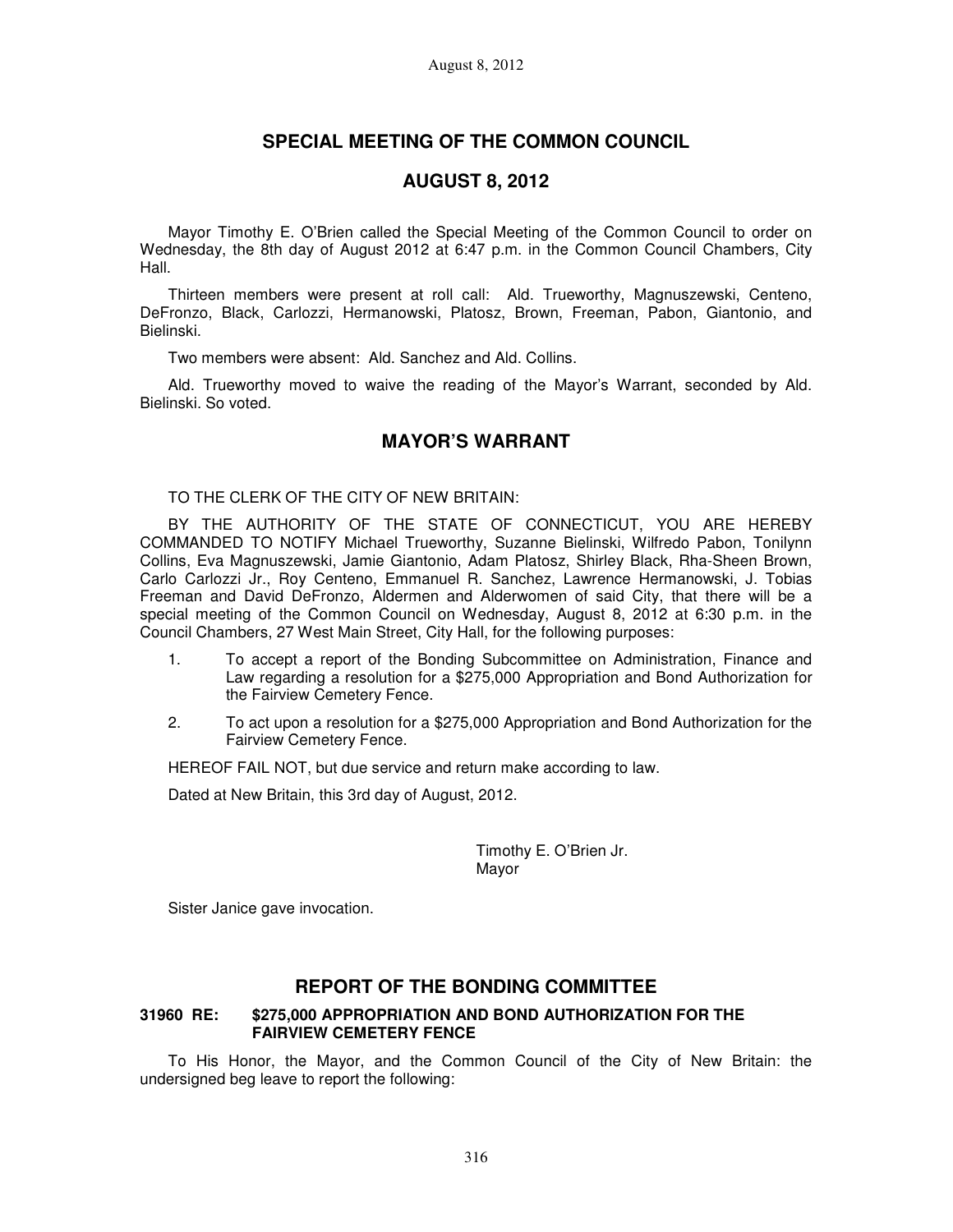At a meeting of the Standing Bonding Subcommittee of the Committee on Administration, Finance and Law held on August 8, 2012 on a motion by Committee member Trueworthy and seconded by Committee member Bielinski, the following resolution was adopted:

"RESOLVED, that the Standing Subcommittee of the Committee on Administration, Finance and Law recommends to the Common Council, that the sum of \$275,000 be appropriated for the purchase and installation of a steel fence around the perimeter of the Fairview Cemetery (the "Project"). The Project includes planning, design, architectural and engineering services, construction costs, materials, equipment and fixtures, temporary and permanent financing costs and other costs related to the Project. To meet said appropriation and in lieu of a tax therefor, bonds, notes or temporary notes of the City be issued pursuant to Article XII of the City Charter and Chapter 109 of the Connecticut General Statutes, as amended, or any other provision of law thereto enabling, in an amount not to exceed \$275,000 or so much thereof as may be necessary after deducting grants or other sources of funds available for the project.

BE IT FURTHER RESOLVED, that the Standing Bonding Subcommittee of the Committee on Administration, Finance and Law recommends to the Common Council that the City hereby declares its official intent under Treasury Regulation Section 1.150-2 of the Internal Revenue Code of 1986, as amended, that project costs may be paid from temporary advances of available funds and that the City reasonably expects to reimburse any such advances from the proceeds of borrowings in an aggregate principal amount not in excess of the amount of borrowing authorized for the project; that the Mayor and Treasurer are authorized to bind the City pursuant to such representations and agreements as they deem necessary or advisable in order to ensure and maintain the continued exemption from Federal income taxation of interest on the bonds, notes or temporary notes authorized by this resolution, if issued on a tax-exempt basis, including covenants to pay rebates of investment earnings to the United States in future years. While it is anticipated that the bonds or notes will qualify as tax exempt bonds, the Mayor and the Treasurer are authorized, upon the advice of bond counsel, to issue all or any portion of the bonds or notes as bonds or notes the interest on which is includable in the gross income of the owners thereof for federal income tax purposes and it is hereby found and determined that the issuance of any such bonds or notes is in the public interest.

BE IT FURTHER RESOLVED, that the Standing Bonding Subcommittee of the Committee on Administration, Finance and Law recommends to the Common Council that the bonds or notes may be sold in a single issue or may be consolidated with other authorized but unissued bonds or notes of the City. The bonds or notes shall be issued in fully registered form, be executed in the name and on behalf of the City by the facsimile or manual signatures of the Mayor and the Treasurer, bear the City seal or a facsimile thereof, be certified and payable at a bank or trust company designated by the Mayor and the Treasurer which bank or trust company may also be designated as the registrar and transfer agent, and be approved as to their legality by Bond Counsel to the City. The bonds or notes may be issued in one or more series, shall bear such rate or rates of interest, and be issued in book entry form. The bonds or notes shall be general obligations of the City and each of the bonds or notes shall recite that every requirement of law relating to its issue has been duly complied with, that such bonds or notes are within every debt and other limit prescribed by law, and that the full faith and credit of the City are pledged to the payment of the principal thereof and interest thereon. The aggregate principal amount of bonds or notes to be issued, the annual installments of principal, redemption provisions, if any, the date, interest rate or rates, form and manner of sale, time of issuance and sale, designation, price, maturities, and other terms, details and particulars of such bonds or notes shall be determined by the Mayor and the Treasurer.

BE IT FURTHER RESOLVED, that the Standing Bonding Subcommittee of the Committee on Administration, Finance and Law recommends to the Common Council that the Mayor and Treasurer are authorized to issue temporary notes in anticipation of the receipt of the proceeds of said bonds or notes and the receipt of any federal, state or other grant-in-aid for the project. The notes shall be executed in the name and on behalf of the City by the facsimile or manual signatures of the Mayor and the Treasurer, bear the City seal or a facsimile thereof, be certified and payable at a bank or trust company designated by the Mayor and the Treasurer which bank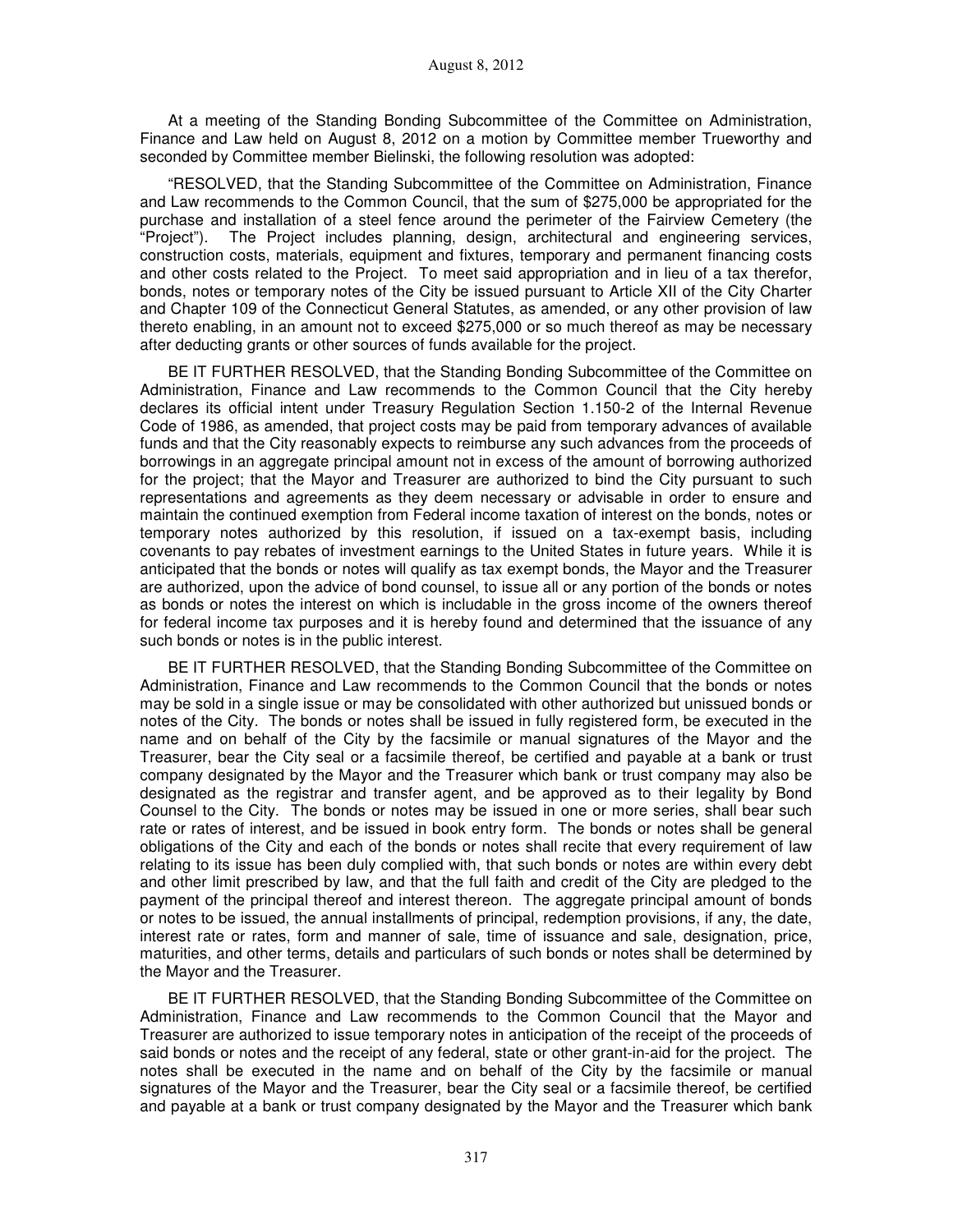or trust company may also be designated as the registrar and transfer agent, and be approved as to their legality by Bond Counsel to the City. The notes shall be issued with maturity dates in accordance with the Connecticut General Statutes, as amended. The notes shall be general obligations of the City and each of the bonds shall recite that every requirement of law relating to its issue has been duly complied with, that such notes are within every debt and other limit prescribed by law, and that the full faith and credit of the City are pledged to the payment of the principal thereof and interest thereon. The net interest cost on such notes, including renewals thereof, and the expense of preparing, issuing, and marketing such notes, to the extent paid from the proceeds from the issuance of bonds or notes, shall be included as a cost of the project.

BE IT FURTHER RESOLVED, that the Standing Bonding Subcommittee of the Committee on Administration, Finance and Law recommends to the Common Council that the bonds, notes or temporary notes may be sold by the Mayor and Treasurer in a public sale, sealed proposal or a negotiated underwriting and the Mayor and the Treasurer are authorized to select the underwriter or underwriters and to enter into, execute and deliver on behalf of the City a contract of purchase for such bonds, notes or temporary notes on such terms and conditions as they shall determine.

BE IT FURTHER RESOLVED, that the Standing Bonding Subcommittee of the Committee on Administration, Finance and Law recommends to the Common Council that the Mayor and the Treasurer are hereby authorized, on behalf of the City, to enter into agreements or otherwise covenant for the benefit of bondholders to provide information on an annual or other periodic basis to the Municipal Securities Rulemaking Board or any other municipal securities information repositories or state based information repositories (the "Repositories") and to provide notices to the Repositories of material events as enumerated in Securities and Exchange Commission Exchange Act Rule 15c2-12, as amended, as may be necessary, appropriate or desirable to effect the sale of the bonds, notes or temporary authorized by this resolution. Any agreements or representations to provide information to Repositories made prior hereto are hereby confirmed, ratified and approved.

BE IT FURTHER RESOLVED, that the Standing Bonding Subcommittee of the Committee on Administration, Finance and Law recommends to the Common Council that the Mayor and the Treasurer are further authorized to enter into, execute and deliver, on behalf of the City, any agreements they deem reasonable or necessary to provide credit enhancement to the bonds, notes or temporary notes. The Mayor and the Treasurer are further authorized to appoint a certifying agent, paying agent, transfer agent, registrar, interest rate advisor, trustee and such other advisers and consultants as they may deem necessary or desirable, and to execute and deliver on behalf of the City any and all tax regulatory, credit enhancement, continuing disclosure, security, letter of representation or other agreements they deem necessary to provide for the issuance of such bonds, notes or temporary notes.

BE IT FURTHER RESOLVED, that the Standing Bonding Subcommittee of the Committee on Administration, Finance and Law recommends to the Common Council that the Mayor, Treasurer and other City officials and employees are authorized to apply for and accept and federal, state or other grants-in-aid for the project, and to take all actions necessary and proper to carry out the project and to issue the bonds, notes or temporary notes to finance the appropriation."

> Alderman Carlo Carlozzi, Jr. Chairman, Bonding Subcommittee of the Committee on Administration, Finance and Law

Ald. Trueworthy moved to accept, seconded by Ald. Bielinski. So voted. Approved by Mayor Timothy O'Brien Jr. the 10th day of August 2012.

#### **RESOLUTION**

#### **31960-1 RE: \$275,000 APPROPRIATION AND BOND AUTHORIZATION FOR THE FAIRVIEW CEMETERY FENCE**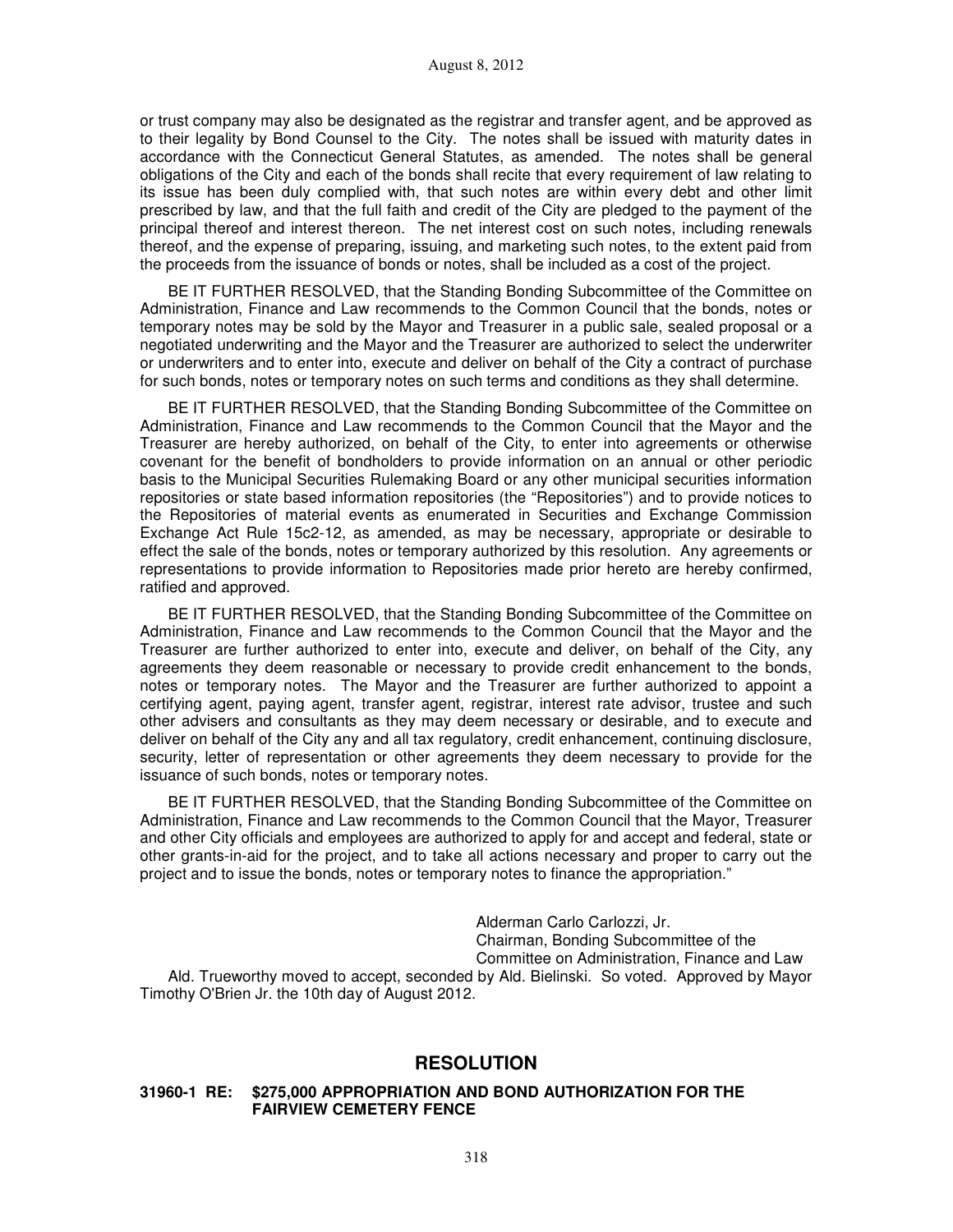To His Honor, the Mayor, and the Common Council of the City of New Britain: the undersigned beg leave to recommend the adoption of the following:

At a meeting of the Common Council held on August 8, 2012 on a motion by Council member Trueworthy and seconded by Council member DeFronzo, the following resolution was adopted:

RESOLVED, by the Common Council of the City of New Britain on the recommendation of the Standing Bonding Subcommittee of the Committee on Administration, Finance and Law adopted at its meeting held on August 8, 2012, that the sum of \$275,000 be appropriated for the purchase and installation of a steel fence around the perimeter of Fairview Cemetery (the "Project"). The Project includes planning, design, architectural and engineering services, construction costs, materials, equipment and fixtures, temporary and permanent financing costs and other costs related to the Project. To meet said appropriation and in lieu of a tax therefor, bonds, notes or temporary notes of the City be issued pursuant to Article XII of the City Charter and Chapter 109 of the Connecticut General Statutes, as amended, or any other provision of law thereto enabling, in an amount not to exceed \$275,000 or so much thereof as may be necessary after deducting grants or other sources of funds available for the project.

BE IT FURTHER RESOLVED, that the City hereby declares its official intent under Treasury Regulation Section 1.150-2 of the Internal Revenue Code of 1986, as amended, that project costs may be paid from temporary advances of available funds and that the City reasonably expects to reimburse any such advances from the proceeds of borrowings in an aggregate principal amount not in excess of the amount of borrowing authorized for the project; that the Mayor and Treasurer are authorized to bind the City pursuant to such representations and agreements as they deem necessary or advisable in order to ensure and maintain the continued exemption from Federal income taxation of interest on the bonds, notes or temporary notes authorized by this resolution, if issued on a tax-exempt basis, including covenants to pay rebates of investment earnings to the United States in future years. While it is anticipated that the bonds or notes will qualify as tax exempt bonds, the Mayor and the Treasurer are authorized, upon the advice of bond counsel, to issue all or any portion of the bonds or notes as bonds or notes the interest on which is includable in the gross income of the owners thereof for federal income tax purposes and it is hereby found and determined that the issuance of any such bonds or notes is in the public interest.

BE IT FURTHER RESOLVED, that the bonds or notes may be sold in a single issue or may be consolidated with other authorized but unissued bonds or notes of the City. The bonds or notes shall be issued in fully registered form, be executed in the name and on behalf of the City by the facsimile or manual signatures of the Mayor and the Treasurer, bear the City seal or a facsimile thereof, be certified and payable at a bank or trust company designated by the Mayor and the Treasurer which bank or trust company may also be designated as the registrar and transfer agent, and be approved as to their legality by Bond Counsel to the City. The bonds or notes may be issued in one or more series, shall bear such rate or rates of interest, and be issued in book entry form. The bonds or notes shall be general obligations of the City and each of the bonds or notes shall recite that every requirement of law relating to its issue has been duly complied with, that such bonds or notes are within every debt and other limit prescribed by law, and that the full faith and credit of the City are pledged to the payment of the principal thereof and interest thereon. The aggregate principal amount of bonds or notes to be issued, the annual installments of principal, redemption provisions, if any, the date, interest rate or rates, form and manner of sale, time of issuance and sale, designation, price, maturities, and other terms, details and particulars of such bonds or notes shall be determined by the Mayor and the Treasurer.

BE IT FURTHER RESOLVED, that the Mayor and Treasurer are authorized to issue temporary notes in anticipation of the receipt of the proceeds of said bonds or notes and the receipt of any federal, state or other grant-in-aid for the project. The notes shall be executed in the name and on behalf of the City by the facsimile or manual signatures of the Mayor and the Treasurer, bear the City seal or a facsimile thereof, be certified and payable at a bank or trust company designated by the Mayor and the Treasurer which bank or trust company may also be designated as the registrar and transfer agent, and be approved as to their legality by Bond Counsel to the City. The notes shall be issued with maturity dates in accordance with the